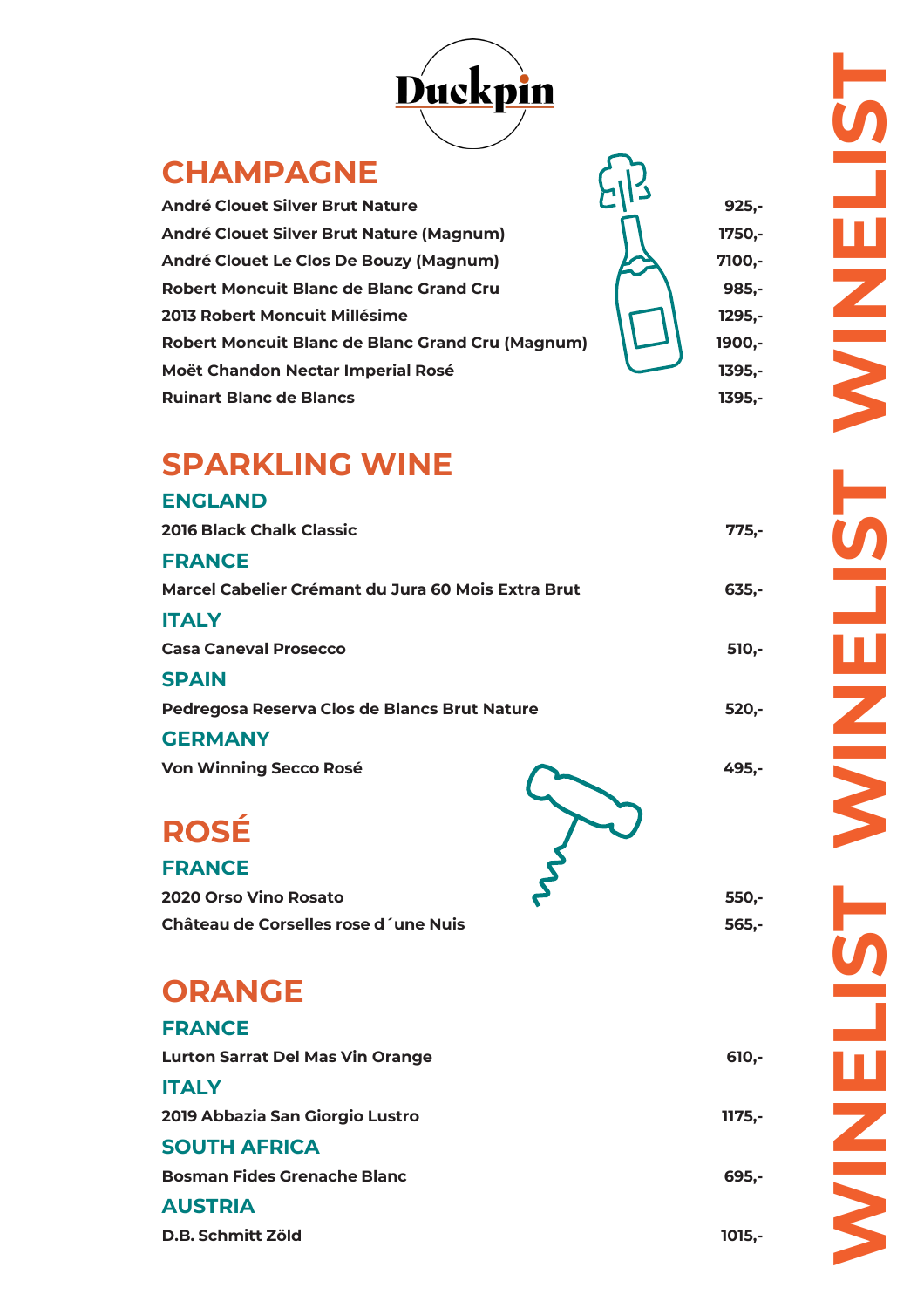## **WHITE WINE**

### **AUSTRALIA**

**2019 Five Stones Margeret River Sauvignon Blanc / Western Australia 595,-**

### **FRANCE**

| <b>Bordeaux:</b>                                                     |           |
|----------------------------------------------------------------------|-----------|
| 2008 André Lurton Château Louvière Blanc                             | $925,-$   |
| <b>Burgund:</b>                                                      |           |
| 2015 Maison Champy Bourgogne Chardonnay Edmé                         | 685,-     |
| <b>Domaine Laroche La Chevaliere</b>                                 | 510,-     |
| 2019 Domaine Laroche Chablis Saint Martin                            | 630,-     |
| 2019 Domaine Laroche Chablis Saint Martin (Magnum)                   | 1700,-    |
| 2018 Domaine Laroche Chablis Premier Cru Les Vaillons Vielles Vignes | 895,-     |
| 2018 Domaine Laroche Chablis Grand Cru les Clos                      | 1295,-    |
| 2016 Domaine Laroche Chablis Grand Cru Réserve d L'Obédience         | 1485,-    |
| <b>2017 Jean-Michel Gaunoux Meursault</b>                            | 1485,-    |
| <b>2017 Olivier Leflaive Auxey-Duresses Blanc</b>                    | 995,-     |
| 2018 Olivier Leflaive Puligny-Montrachet                             | 1585,-    |
| Languedoc:                                                           |           |
| 2019 Domaine Laroche Chardonnay I Art de Sens Clima 500              | 685,-     |
| Loire:                                                               |           |
| 2020 Guy Saget Domaine de la Perrière Sancerre                       | $725, -$  |
| 2020 Domaine Thomas et Flis Sancerre Le Pierrier                     | 785,-     |
| Vincent Caillè Ja T'aime Mais J'ai Soif (Magnum)                     | $1145, -$ |
| <b>Rhone:</b>                                                        |           |
| 2018 Ogier Clos de l'Oratoire Châteauneuf-du-Pape Blanc              | $1315,-$  |

### **ITALY**

| <b>Fresco Di Masi Bianco / Veneto</b> | 495,- |
|---------------------------------------|-------|
|---------------------------------------|-------|

### **PORTUGAL**

| 2018 Julia Kemper Vinas Selecionadas Blanc de Noir / Dao  | $745. -$ |
|-----------------------------------------------------------|----------|
| 2020 Anselmo Mendes Alvarinho Contacto Expressoes / Minho | 570.-    |

### **SPAIN**

| 2017 Bernabeleva Navaherreros Blanco / Madrid        | 685.- |
|------------------------------------------------------|-------|
| 2018 Bodegas Frontonio Microcosmico Macabeo / Madrid | 666,- |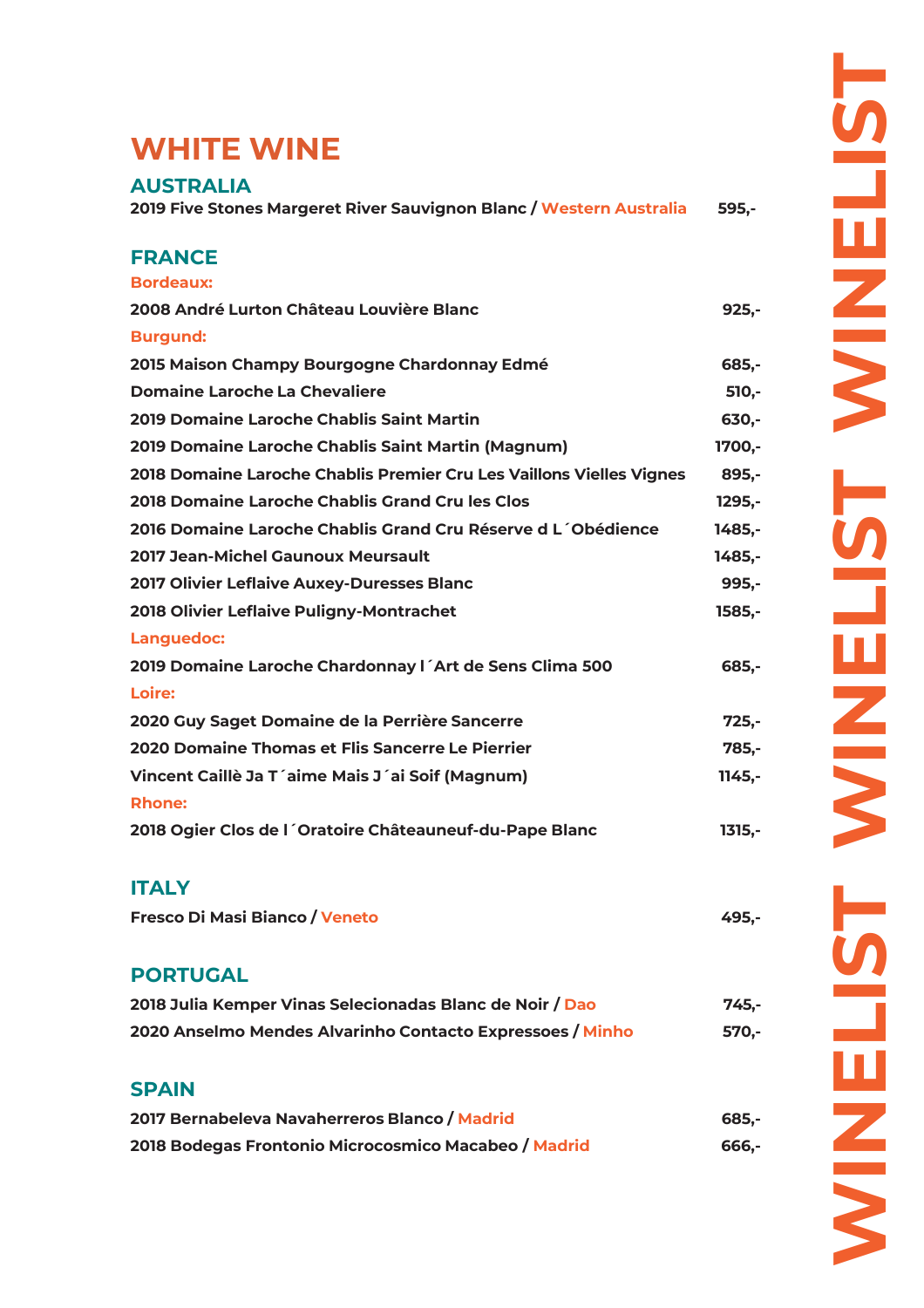## **WHITE WINE SOUTH AFRICA**

#### **Swartland:**

| 2020 The Blacksmith Wines Barebones Colombard | $985 -$ |
|-----------------------------------------------|---------|
| 2019 David & Nadia Mountain White             | 685.-   |
| <b>2017 David &amp; Nadia Aristargos</b>      | 895.-   |
| Stellenboch:                                  |         |
| 2019 Ken Forrester The FMC                    | 1295.-  |
| Ken Forrester Dirty Little Secret             | 1545.-  |

#### **GERMANY**

## **Pfalz: 2019 Von Winning Paradiesgarten Riesling 720,- 2017 Von Winning Grainhübel Riesling GG 885,- 2019 Von Winning Kalkofen Riesling GG 995,- 2017 Von Winning Saugvignon Blanc 500 1215,- 2017 Weingut Fusser Ruppertsberger Riesling (Imperial) 6450,- Rheingau: 2019 Kaufmann Weissburgunder Trocken 685,- 2019 Kaufmann Hattenheim Wisselbrunnern Riesling Trocken GG 965,- Reinhessen: D.B. Schmitt Erdreich 1045,- 2019 Kaufmann Hattenheim Wisselbrunnern Riesling Trocken GG 965,-**

#### **AUSTRIA Württemberg:**

| wurttemberg:                                           |       |
|--------------------------------------------------------|-------|
| 2019 Pichler-Krutzler Ried Klstersatz Grüner Veltliner | 695.- |
| Österreichischer W:                                    |       |
| <b>2019 Michael Gindl Little Buteo</b>                 | 715.- |

### **USA**

**California:**

| 2019 Hobo Wine Camp Chardonnay             | 725.-    |
|--------------------------------------------|----------|
| 2018 Schug Carneros Chardonnay             | 720.-    |
| 2018 Schug Estate Grown Chardonnay         | 955.-    |
| <b>2016 Yount Mill Vineyard Semillon</b>   | 745.-    |
| <b>J.Lohr Cypress Vineyards Chardonnay</b> | $615. -$ |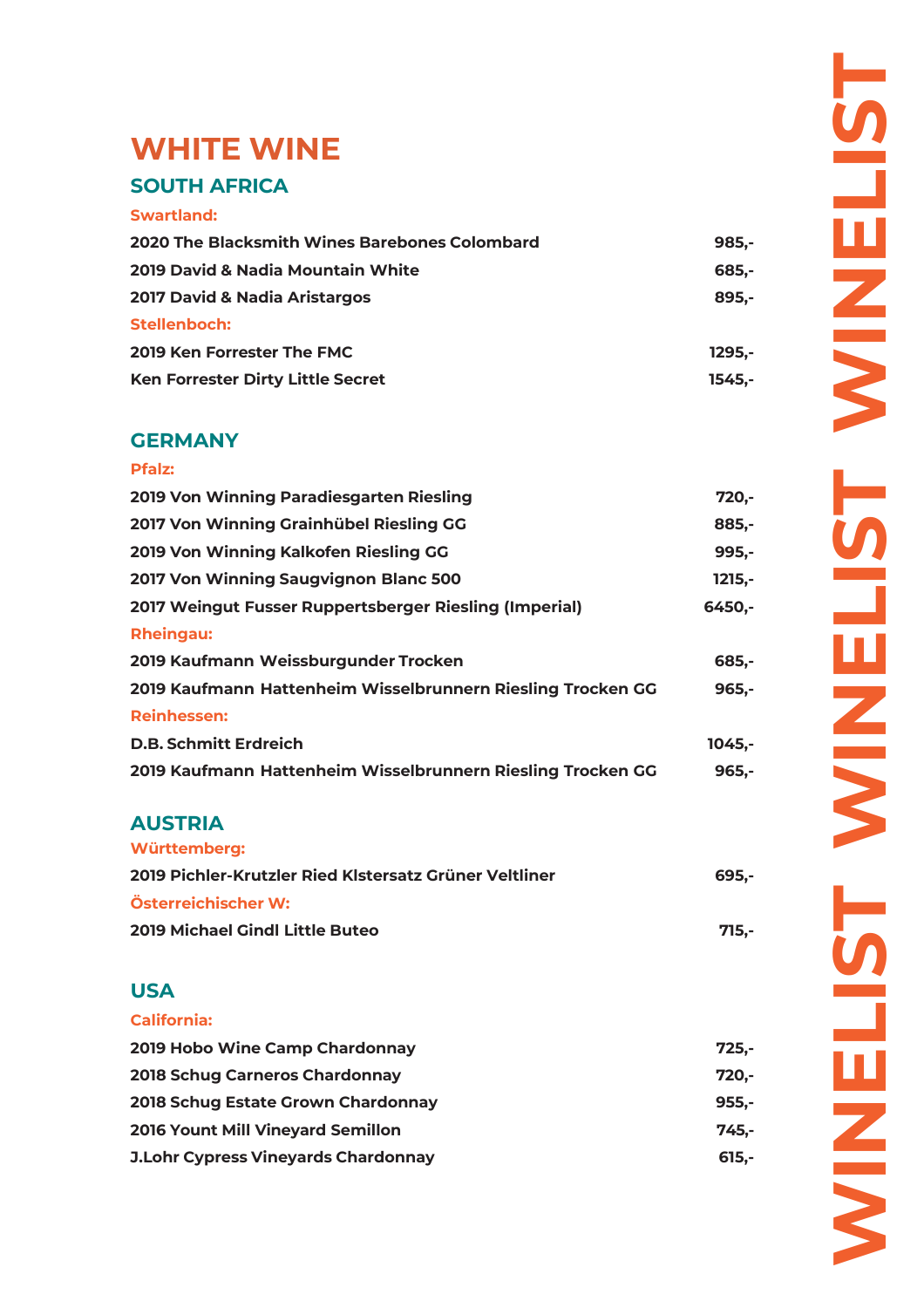## **RED WINE**

#### **ARGENTINA**

| 2017 Verum Patagonia Pinot Noir | 565,- |
|---------------------------------|-------|
|---------------------------------|-------|

#### **FRANCE**

| <b>Bordeaux:</b>                                            |          |
|-------------------------------------------------------------|----------|
| 2015 André Lurton Château de Rochemorin Rouge               | $565,-$  |
| 2014 André Lurton Château Louvière Rouge                    | $995,-$  |
| 2015 Château Capet-Guillier Saint-Émilion Grand Cru         | 995,-    |
| 2010 Château Moulin de Citran Haut-Médoc                    | $695 -$  |
| 2000 Château Citran Cru Bourgeois (Magnum)                  | $2195,-$ |
| 2020 Domaine Saint-Cyr Beaujolais Rouge la Galoche (Magnum) | 1600,-   |
| 2018 Château Couronneau Bordeaux Supéreur (Magnum)          | $985,-$  |
| 2012 Château de Lamarque (Magnum)                           | $1445,-$ |
| <b>Burgund:</b>                                             |          |
| 2019 Champy Bourgogne Pinot Noir Cuvée Edmé                 | $665 -$  |
| 2017 Champy Pernand-Vergelesses 1Cru Les Vergelesses        | $1215,-$ |
| 2018 Domaine Des Marrans Chiroubles Vieilles Vignes         | 665,-    |
| <b>2018 Domaine Chapel Fleurie Charbonnieres</b>            | $935,-$  |
| 2018 Jean-Francois Debourg Les Prenelles                    | 695,-    |
| 2018 Remoissenet Renommée Bourgogne Rouge                   | $815,-$  |
| 2017 Remoissenet Beaune-Grèves Premier Cru                  | $1245,-$ |
| 2018 Philipe Jambone Une Tranche Sudiste                    | $845,-$  |
| 2018 Voillot Bourgogne Pinot Noir Vielles Vignes            | $865,-$  |
| 2017 Voillot Volnay 1Er Cru Les Champans                    | 1285,-   |
| Languedoc:                                                  |          |
| 2019 Enfants Sauvages Bouche Bée                            | $725 -$  |
| 2019 Olivier Cohen Ronds Noir                               | 885,-    |
| Loire:                                                      |          |
| <b>2020 Vincent et Marie Tricot Les Marcottes</b>           | $975,-$  |
| Pithon-Paille Grololo (Double Magnum)                       | 3450,-   |
| <b>Rhone:</b>                                               |          |
| 2018 Ogier St. Joseph Baligant                              | 685,-    |
| 2017 Ogier Clos de l'Oratoire Châteauneuf-du-Pape Rouge     | $1315,-$ |
| <b>PORTUGAL</b>                                             |          |
| Dao:                                                        |          |
| 2012 Julia Kemper Touriga Nacional                          | 795,-    |

**2012 Syrah by Julia Kemper 885,- 2018 Humus Tinto Tosco 665,-**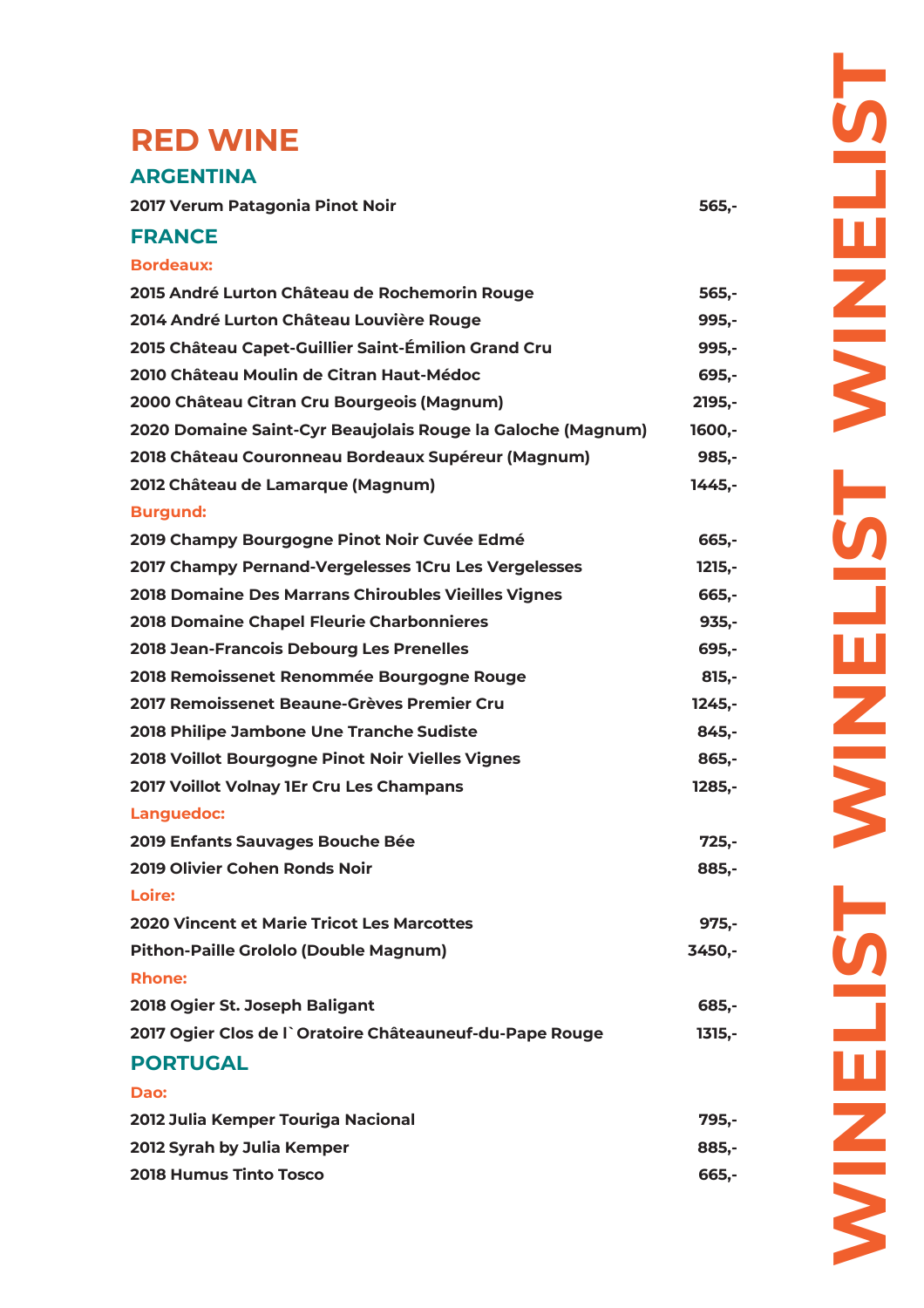## **RED WINE**

| <b>Catalonia</b>                                       |           |
|--------------------------------------------------------|-----------|
| 2019 Succès La Cuca de Llum                            | $510,-$   |
| <b>Madrid</b>                                          |           |
| 2019 Bernabeleva Carril del Rey                        | $1085,-$  |
| <b>Ribera del Duero</b>                                |           |
| 2014 Bodega Aster Crianza                              | $635,-$   |
| <b>Rioja</b>                                           |           |
| 2017 La Rioja Alta LAT 42                              | $550 -$   |
| 2015 La Rioja Alta Vina Ardenza Reserva                | $715,-$   |
| 2012 La Rioja Alta Vina Ardenza Reserva (Magnum)       | $1525,-$  |
| 2012 Torre De Oña Martelo                              | $825,-$   |
| <b>Valdejalón, Aragon</b>                              |           |
| 2016 Frontonio Microcosmico Garnacha                   | $645 -$   |
| 2019 Olivier Cohen Ronds Noir                          | 885,-     |
| <b>SOUTH AFRICA</b>                                    |           |
| <b>Swartland</b>                                       |           |
| 2019 Hell Yeah Pinotage                                | 685,-     |
| 2019 David & Nadia Mountain Red                        | $615,-$   |
| 2016 David & Nadia Elpidios                            | $825,-$   |
| <b>Stellenbosch</b>                                    |           |
| 2018 Kanonkop Pinotage                                 | $935 -$   |
| 2017 Kanonkop Cabernet Sauvignon                       | $935,-$   |
| <b>Western Cape</b>                                    |           |
| 2015 Ken Forrester The Gypsy                           | $1245, -$ |
| <b>GERMANY</b>                                         |           |
| <b>Baden</b>                                           |           |
| 2018 Franz Keller Spätburgunder "vom Løss"             | $715,-$   |
| 2018 Franz Keller Oberbergener Bassgeige Spätburgunder | $775,-$   |
| <b>USA</b>                                             |           |
| <b>California</b>                                      |           |
| 2018 Schug Sonoma Coast Pinot Noir                     | 760,-     |
| 2016 Schug Sonoma Valley Cabernet Sauvignon            | $815 -$   |
| 2018 Schug Estate Grown Pinot Noir                     | $995 -$   |
| J. Lohr Cypress Vineyards Cabernet Sauvignon           | $615,-$   |
| 2020 Rancho Alexander Russian River Valley Pinot Noir  | $705 -$   |